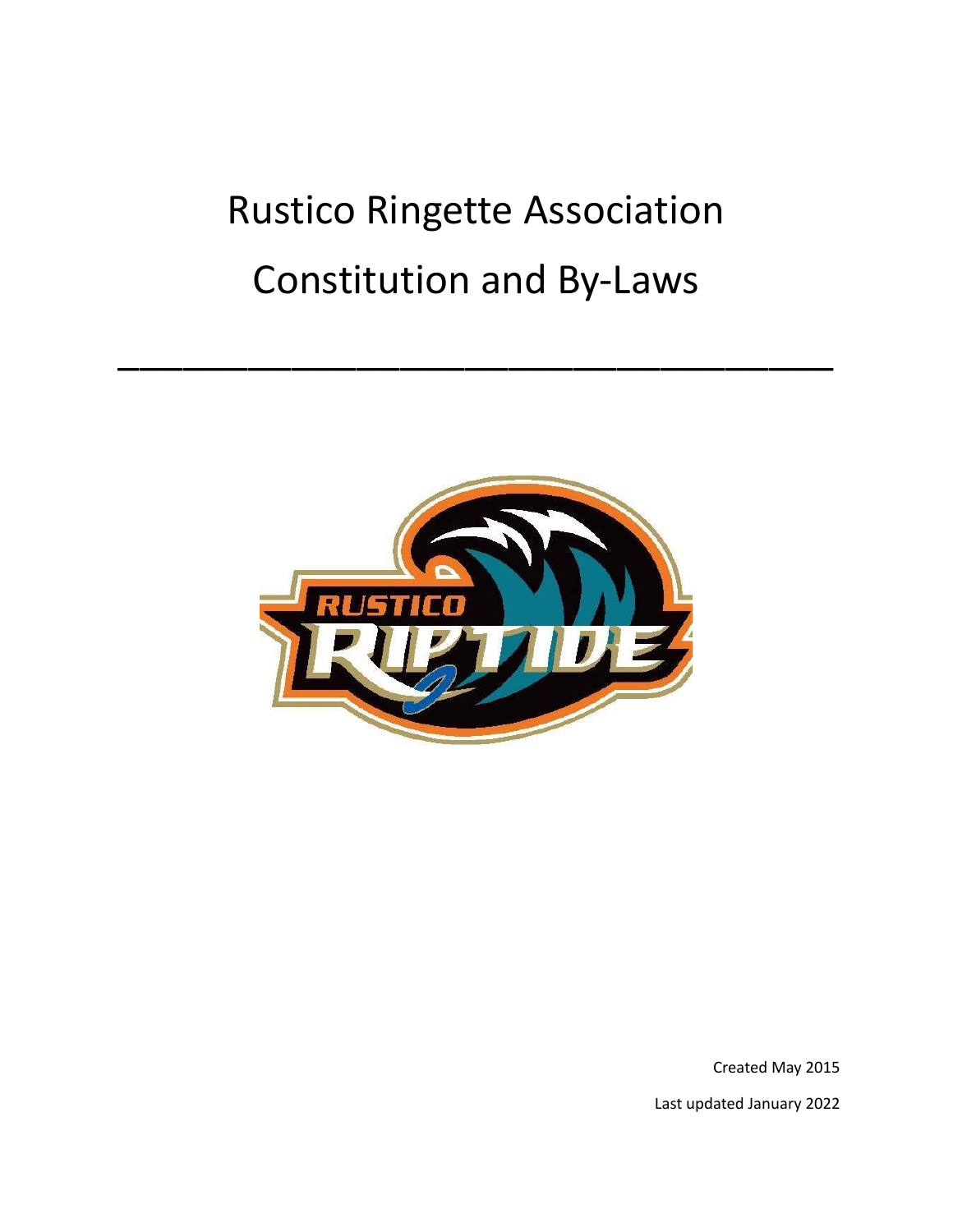# SECTION A. - CONSTITUTION

## **NAME**

The Association shall be known as the Rustico Ringette Association, hereinafter to be referred to as RRA.

## **AIMS AND OBJECTIVES**

To promote, administer and develop the recreational sport of Ringette.

To teach fair play and sportsmanship with emphasis on the enhancement of good character and citizenship.

To provide entertainment and fun for the participants.

To provide competition for all players desiring to participate in the sport of Ringette, giving due consideration to their individual capabilities and interests.

To exercise supervision and direction over its members, including the players, coaches, officials, parents and spectators.

To ensure that all members have the opportunity of presenting and having their views heard.

To provide support and opportunity to players, coaches, officials, and administrators to improve their skills.

To actively promote, adhere to and support the objectives and policies of the Provincial and National Associations for Ringette.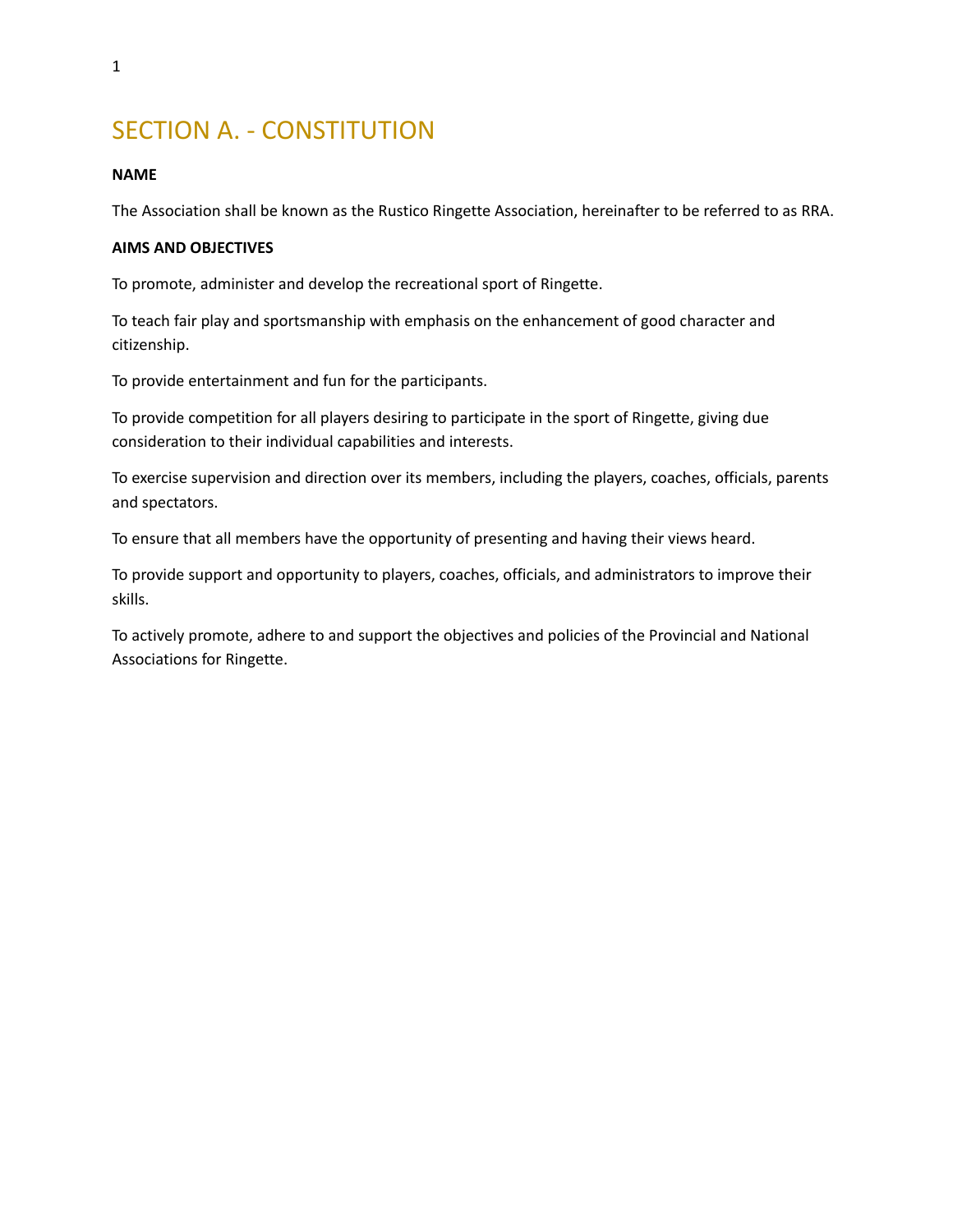# SECTION B. - BY-LAWS

# **1. MEMBERSHIP**

1.1. Membership in the RRA shall be open to all players who reside within 50 kilometres of North Star Arena.

1.2. All parents or guardians of players are members of the association.

# **2. BOARD OF DIRECTORS**

2.1. The Board of Directors of the RRA shall consist of the following Officers:

- President (came up for election in 2021)
- Vice President
- Secretary
- Treasurer

And the following Directors:

- Director of Coaching
- Ice Coordinator
- Director of Fundraising
- Registrar
- Equipment Manager
- Communications Manager
- Referee Coordinator
- Four Members at Large

2.2. All Members of the Board of Directors shall be eighteen or more years of age.

2.3. All terms as a member of the Board of Directors are 2 years. Positions of President, VP, Director of Coaching, Ice Coordinator and Registrar and two at large members will be elected in odd years. Secretary, Treasurer, Director of Fundraising, Equipment Manager, Communications Manager, Referee Coordinator, and the other two members at large, will be elected in even years.

# **3. BOARD OF DIRECTORS - POWERS AND DUTIES**

3.1. The Board of Directors shall have control of the affairs of the RRA and shall have power to amend the regulations of the RRA.

3.2. The Board of Directors shall appoint both Standing and Ad hoc Committees, and shall have terms of reference, providing these shall be within the aims and objectives of the Constitution and not contrary to the Constitution.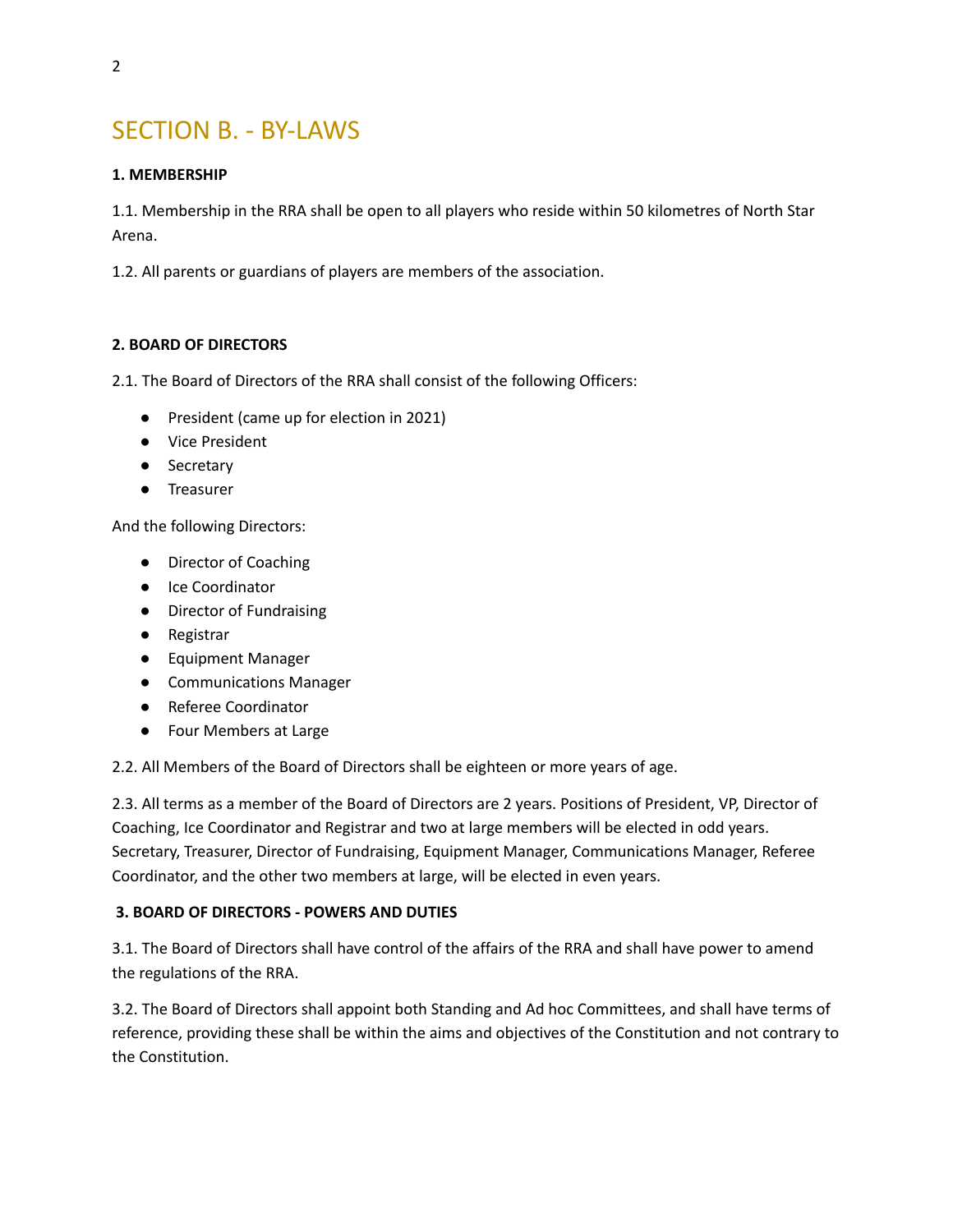3.3. Vacancies on the Board of Directors, however caused, shall be filled by the Board of Directors from the qualified members of the RRA if they shall see fit to do so. Otherwise, such vacancies shall be filled at the next Annual General Meeting of members. See point 6.5 for the procedures of filling vacancies.

# **4. OFFICERS- POWERS AND DUTIES**

4.1. The Officers of the RRA shall be President, Vice President, Treasurer, and Secretary.

4.2. President:

4.2.1. Shall preside at all Board of Directors and Executive Committee meetings.

4.2.2 Shall prepare an agenda for all such meetings.

4.2.3 Shall issue notice of all meetings.

4.2.4 Shall exercise the power and authority of the RRA Board of Directors in cases of emergency but subject to ratification by the entire Board at the next meeting.

4.2.5 Shall be the official spokesperson for the RRA, attending all Ringette PEI meetings, and reporting back to the Board of Directors.

4.2.6 Shall be charged with the general management and supervision of the affairs and operations of the RRA.

4.2.7 Shall co-sign cheques signed by the Treasurer.

4.2.8 Shall not vote except in the case of a tie where he/she shall cast the deciding vote.

4.2.9 Shall ensure that all Officers and Directors perform their duties.

4.2.10 Shall be an official liaison between the Provincial Ringette Association and ensure that all correspondence is brought before the RRA Board of Directors.

4.3. Vice-President:

4.3.1 Shall perform the duties of the President in his absence or at his/her request and he shall then have all the powers and rights of the President.

4.3.2 When acting as President shall not have the right to vote except in the case of a tie.

4.3.3 Shall assist the President in performing his duties and may hold the position of Chairman on an Ad-hoc or any Standing Committee.

4.3.4 Shall perform other duties as assigned.

4.3.5 In the absence of the President, may co-sign cheques signed by the Treasurer.

# 4.4. Secretary: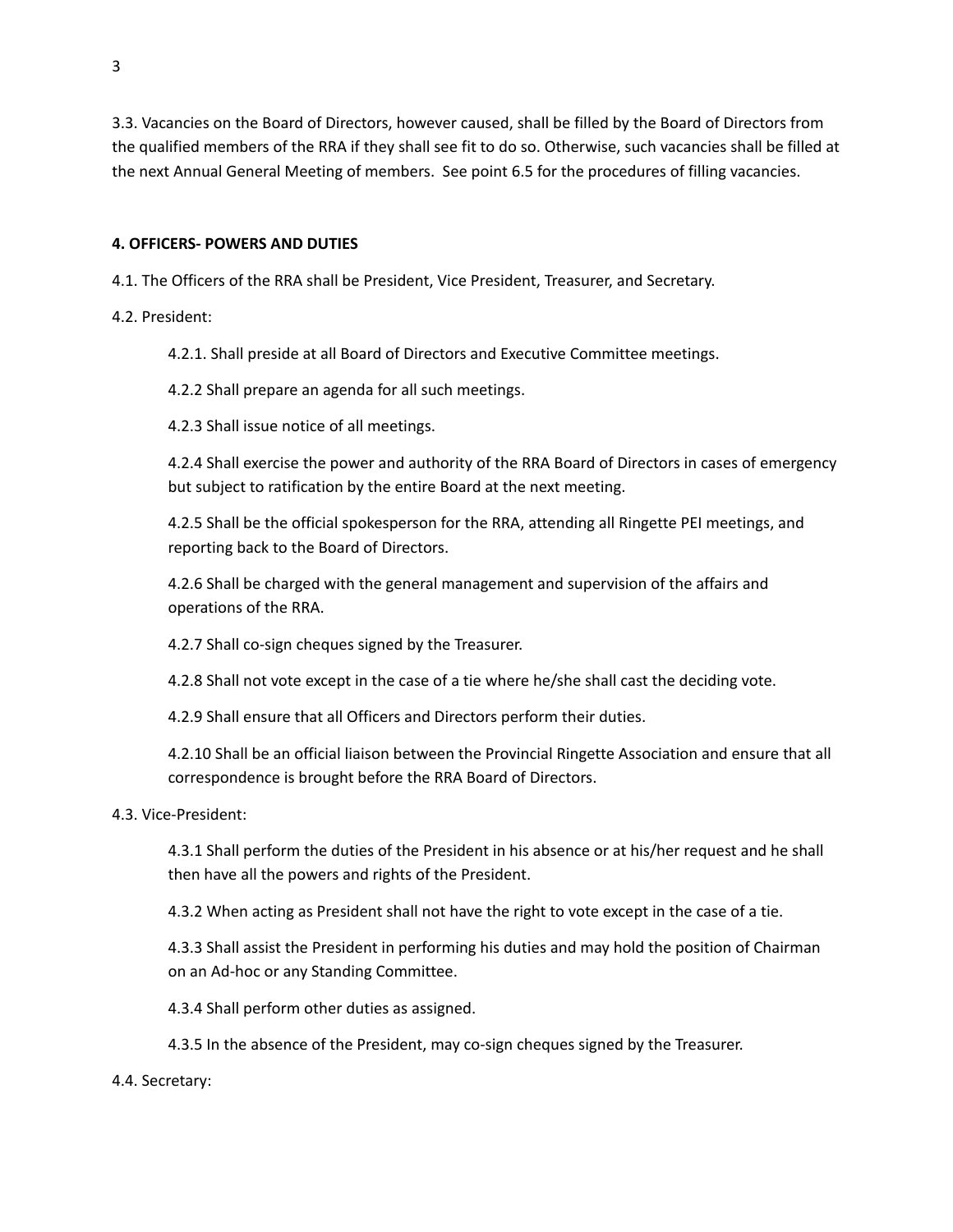4.4.1. Shall maintain records of proceedings and meetings.

4.4.2. Shall ensure that all correspondence is attended to and keep an accurate record of all business transactions of the Board of Directors. Have custody of all documents and records, except financial, pertaining to the affairs of the RRA.

4.4.3. Shall be an official liaison between the Provincial Ringette Association and ensure that all correspondence is brought before the RRA Board of Directors.

4.4.4. Shall perform other duties as assigned.

# 4.5. Treasurer:

4.5.1. Prior to the beginning of the two-year term, must get a criminal record check.

4.5.2. Shall preside over registration to ensure payment is received and receipts provided.

4.5.3. Shall pay all accounts e-transfer by cheque or e-transfer, authorized by him/herself and one of either the President or Vice-President.

4.5.4. Shall keep complete and accurate records of accounts in which shall be recorded all receipts and disbursements of the RRA and report same at all regular and Annual General meetings.

4.5.5. Shall perform other duties as required.

# **5. DIRECTORS – POWERS AND DUTIES**

- 5.1. Director of Coaching:
	- 5.1.1. Shall receive applications for coaches, assistant coaches, and managers.
	- 5.1.2. Shall appoint coaches, assistant coaches, and managers to teams.
	- 5.1.3. Shall act on behalf of coaches' complaints or protests in all Divisions.
	- 5.1.4 Shall be responsible for the advancement of skill level of all coaches.
	- 5.1.5 Shall coordinate all clinics available from the Provincial Association for skill advancement.
	- 5.1.6 Shall perform other duties as assigned.

#### 5.2. Ice Coordinator

- 5.2.1. Shall be responsible for scheduling all ice for RRA.
- 5.2.2. Shall be liaison for renting all ice for RRA.
- 5.2.3. Shall be responsible for sharing the ice schedule with teams.
- 5.2.4. Shall perform other duties as assigned.
- 5.3. Director of Fundraising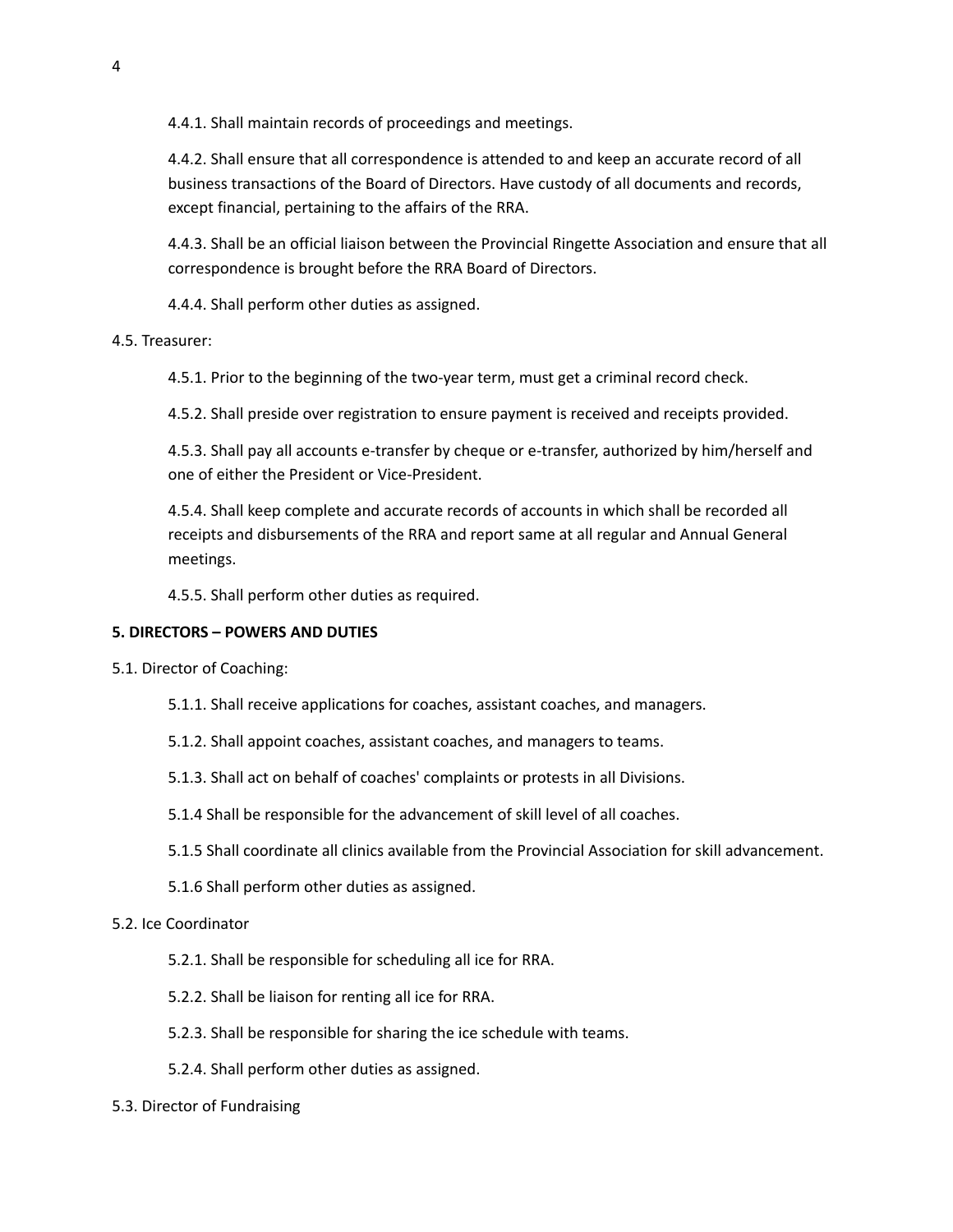5.3.1. Prior to the beginning of the two-year term, must get a criminal record check.

5.3.2. In collaboration with the board, shall determine the extent of fundraising required, and shall oversee all fundraising events.

5.3.3. Shall contact businesses, groups, and individuals within the community to secure sponsorship opportunities.

5.3.4. Shall perform other duties as required.

#### 5.4. Registrar

5.4.1. Registration will be held in September of each year and the Registrar shall be responsible for making all necessary arrangements.

5.4.2. Shall register all players with Provincial Association and Ringette Canada.

5.4.3. Shall perform other duties as assigned.

5.5. Equipment Manager

5.5.1. Shall be responsible for all equipment of the RRA.

5.5.2. Shall purchase equipment as approved in the budget.

5.5.3. Shall distribute all equipment to teams at the beginning of the season, and collect all equipment at the end of the season.

5.5.4. Shall maintain an inventory of all current equipment.

5.5.5. Shall perform other duties as assigned.

#### 5.6 Communications Manager

5.6.1. The control over social media.

5.6.2. To be responsible for all communication to the membership, through the RRA website and email.

#### 5.7 Referee Coordinator

5.7.1. Coordinate Referees for each sanctioned game.

5.7.2. Coordinating payments for referees, in conjunction with the treasurer

#### 5.8 Member at-large

5.8.1. The intent of this role is to allow possible future Officers/Directors insight on how RRA is managed. This role is performed with the intent of, one day, taking on one of these duties.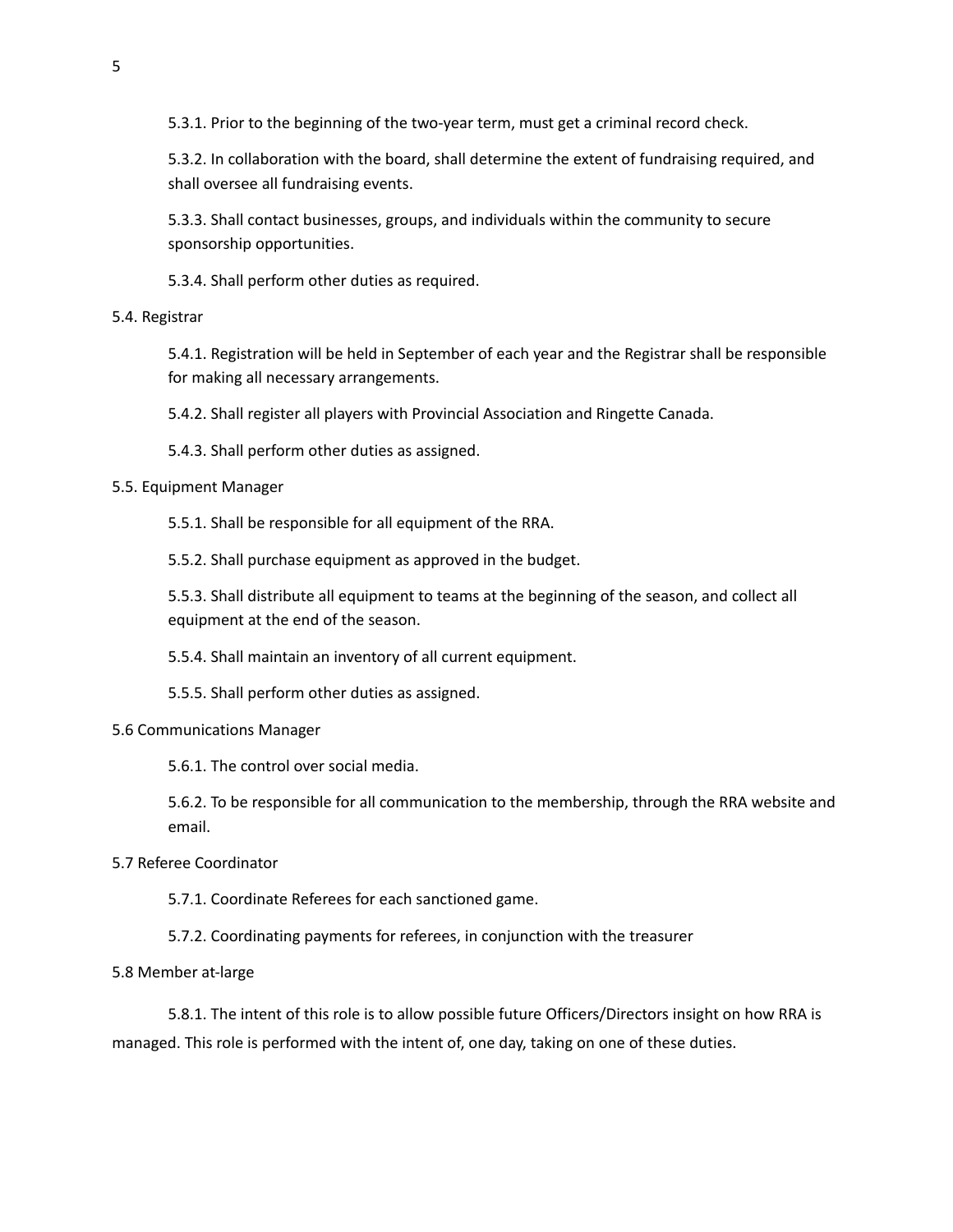# **6. ELECTION OF OFFICERS AND DIRECTORS**

6.1. Twenty-eight days prior to the Annual General Meeting, the President shall put out a call for names of individuals from the membership who are willing to run for each vacancy on the board.

6.2. All officers will be elected by the members of the RRA at the AGM.

6.3. No proxy vote shall be recognized.

6.4. All Members of the Board of Directors and all members of the RRA in good standing shall have one vote.

6.6. Nominations will also be accepted from the floor at the AGM.

6.7. Vacant positions can be filled at any point in the year, should an interested candidate become available. This candidate must submit his or her interest in writing to the president, and a vote to appoint or deny the candidate will take place at the next association meeting. The successful candidate will then complete the remainder of the term.

6.8. If you miss three consecutive meetings, you will be considered an inactive member. Discretion will be used to take into consideration extenuating circumstances.

# **7. AMENDMENTS TO THE CONSTITUTION AND BY-LAWS**

7.1. Amendments to the Constitution and By-law of the RRA shall take place at the RRA AGM.

Notice of the proposed amendments shall be given to the Secretary in writing at least twenty-one (21) days prior to the Annual General Meeting and they shall provide copies of the proposed revisions to all those entitled to vote at such a meeting. Two thirds of the vote in agreement are required for such amendments.

# **8. ANNUAL GENERAL MEETING**

8.1. The Annual General Meeting shall be held at such place on such a date and at such an hour as the RRA Board of Directors shall determine each year, provided that such Annual General Meeting shall be held not later than the 30th of June. At least a seven-day notice of the meeting shall be given to all Members in good standing.

8.2. The order of business at the Annual General Meeting shall be as follows:

- Call to order
- Adoption of Minutes of previous Annual Meeting
- Business arising out of the minutes
- The President's Report
- The Treasurer's Report
- The Registrar's Report
- Balance of Board of Directors and Committee Reports